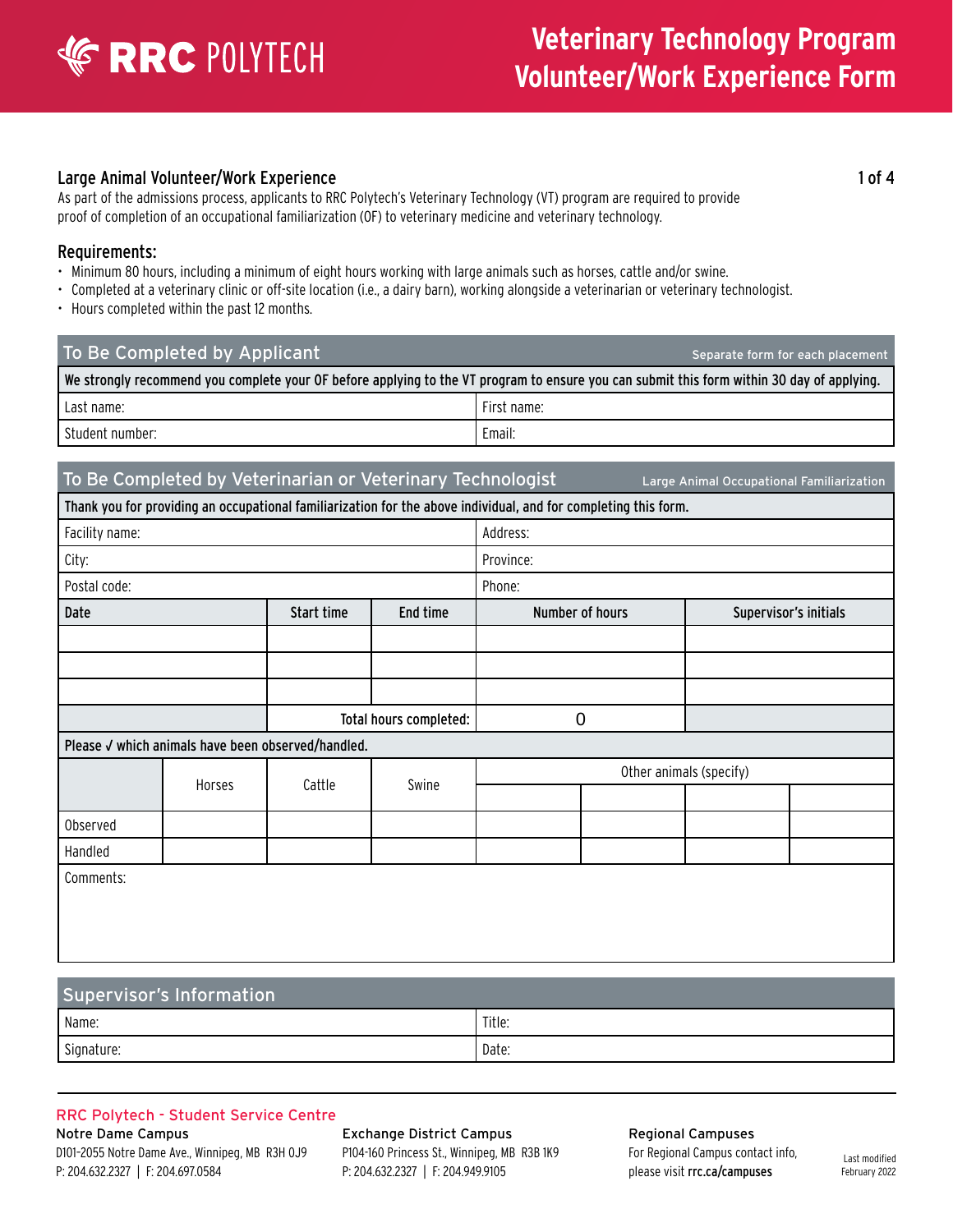# **ERRC POLYTECH**

# **Veterinary Technology Program Volunteer/Work Experience Form**

### Small/Companion Animal Volunteer/Work Experience 2 of 4

As part of the admissions process, applicants to RRC Polytech's Veterinary Technology (VT) program are required to provide proof of completion of an occupational familiarization (OF) to veterinary medicine and veterinary technology.

### Requirements:

- Minimum 80 hours, including a minimum of eight hours working with large animals such as horses, cattle and/or swine.
- Completed at a veterinary clinic or off-site location (i.e., a dairy barn), working alongside a veterinarian or veterinary technologist.
- Hours completed within the past 12 months.

| To Be Completed by Applicant                                                                                                               | Separate form for each placement |
|--------------------------------------------------------------------------------------------------------------------------------------------|----------------------------------|
| We strongly recommend you complete your OF before applying to the VT program to ensure you can submit this form within 30 day of applying. |                                  |
| Last name:                                                                                                                                 | First name:                      |
| Student number:                                                                                                                            | Email:                           |

### To Be Completed by Veterinarian or Veterinary Technologist Small/Companion Animal Occupational Familiarization

Thank you for providing an occupational familiarization for the above individual, and for completing this form.

| Veterinary clinic/animal hospital: | Address:  |
|------------------------------------|-----------|
| City:                              | Province: |
| Postal code:                       | Phone:    |

| Please V the activities, duties, experiences and observations completed. Individuals must observe or participate in a minimum of five. |                                                                                                          |                           |                        |                          |                      |         |            |                           |
|----------------------------------------------------------------------------------------------------------------------------------------|----------------------------------------------------------------------------------------------------------|---------------------------|------------------------|--------------------------|----------------------|---------|------------|---------------------------|
|                                                                                                                                        | Animal<br>restraint                                                                                      | Vaccine<br>administration | Client<br>counselling* | Laboratory<br>procedures | Dental<br>procedures | Surgery | Euthanasia | <b>Other</b><br>(specify) |
| Observed                                                                                                                               |                                                                                                          |                           |                        |                          |                      |         |            |                           |
|                                                                                                                                        | *Client counselling examples include diabetic consults, nutrition counselling, new pet orientation, etc. |                           |                        |                          |                      |         |            |                           |
| <b>Comments</b>                                                                                                                        |                                                                                                          |                           |                        |                          |                      |         |            |                           |
|                                                                                                                                        |                                                                                                          |                           |                        |                          |                      |         |            |                           |
|                                                                                                                                        |                                                                                                          |                           |                        |                          |                      |         |            |                           |
|                                                                                                                                        |                                                                                                          |                           |                        |                          |                      |         |            |                           |
|                                                                                                                                        |                                                                                                          |                           |                        |                          |                      |         |            |                           |
|                                                                                                                                        |                                                                                                          |                           |                        |                          |                      |         |            |                           |

### Supervisor's Information

| Name:                | ' Title: |
|----------------------|----------|
| $\sim$<br>Signature: | Date:    |

#### RRC Polytech - Student Service Centre

Notre Dame Campus D101–2055 Notre Dame Ave., Winnipeg, MB R3H 0J9 P: 204.632.2327 | F: 204.697.0584

Exchange District Campus P104-160 Princess St., Winnipeg, MB R3B 1K9 P: 204.632.2327 | F: 204.949.9105

Regional Campuses For Regional Campus contact info, please visit [rrc.ca/campuses](http://www.rrc.ca/campuses/)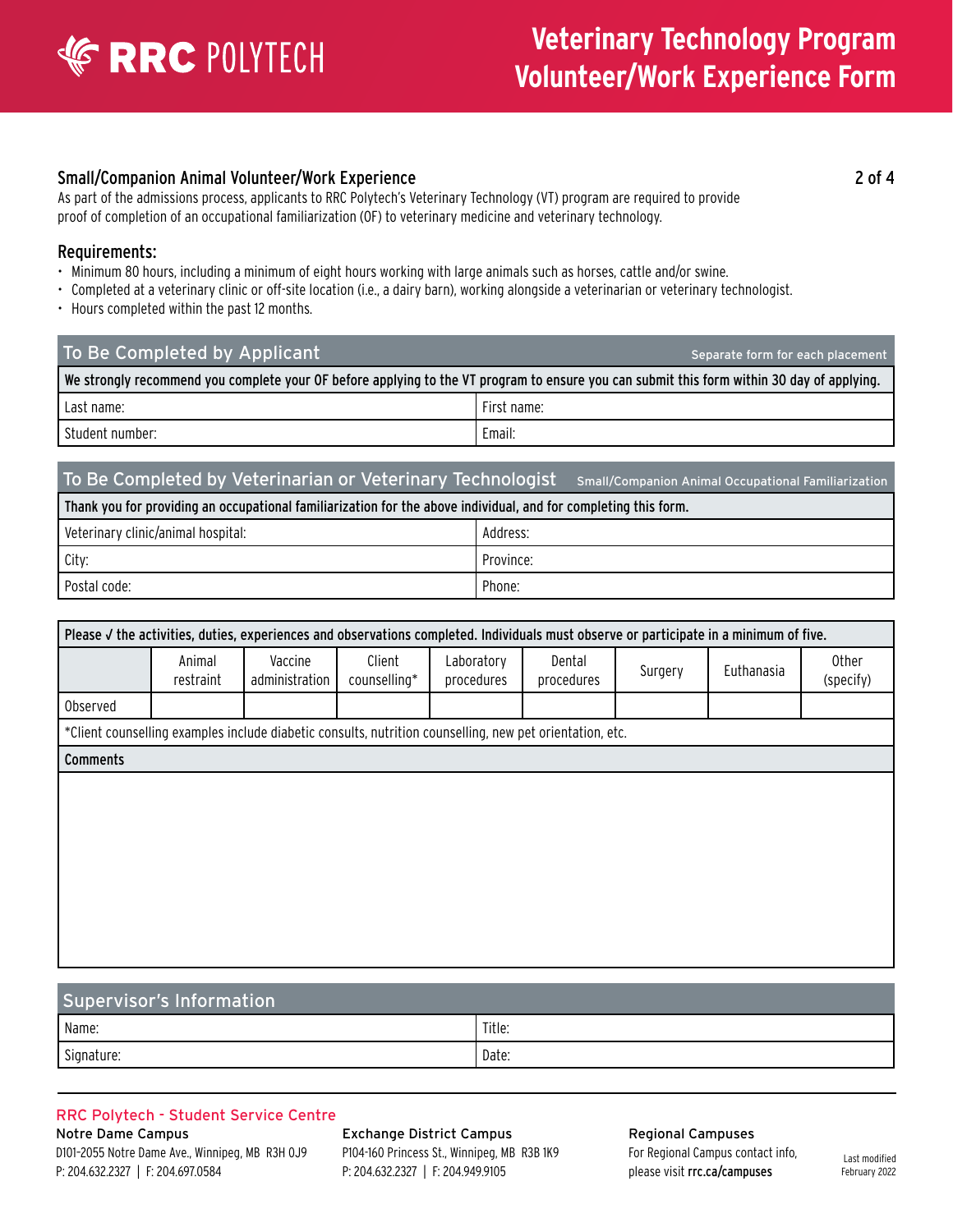

# **Veterinary Technology Program Volunteer/Work Experience Form**

### Small/Companion Animal Volunteer/Work Hours Tracking Form 3 3 3 3 3 3 3 3 3 4

| To Be Completed by Applicant                                                                                                               | Separate form for each placement |
|--------------------------------------------------------------------------------------------------------------------------------------------|----------------------------------|
| We strongly recommend you complete your OF before applying to the VT program to ensure you can submit this form within 30 day of applying. |                                  |
| Last name:                                                                                                                                 | l First name:                    |
| l Student number: .                                                                                                                        | Email:                           |

### To Be Completed by Veterinarian or Veterinary Technologist Small/Companion Animal Hours

| Thank you for providing an occupational familiarization for the above individual, and for completing this form. |            |                        |                 |                       |  |
|-----------------------------------------------------------------------------------------------------------------|------------|------------------------|-----------------|-----------------------|--|
| Veterinary clinic/animal hospital:                                                                              |            | Address:               |                 |                       |  |
| City:                                                                                                           |            | Province:              |                 |                       |  |
| Postal code:                                                                                                    |            |                        | Phone:          |                       |  |
| Date                                                                                                            | Start time | End time               | Number of hours | Supervisor's initials |  |
|                                                                                                                 |            |                        |                 |                       |  |
|                                                                                                                 |            |                        |                 |                       |  |
|                                                                                                                 |            |                        |                 |                       |  |
|                                                                                                                 |            |                        |                 |                       |  |
|                                                                                                                 |            |                        |                 |                       |  |
|                                                                                                                 |            |                        |                 |                       |  |
|                                                                                                                 |            |                        |                 |                       |  |
|                                                                                                                 |            |                        |                 |                       |  |
|                                                                                                                 |            |                        |                 |                       |  |
|                                                                                                                 |            |                        |                 |                       |  |
|                                                                                                                 |            |                        |                 |                       |  |
|                                                                                                                 |            |                        |                 |                       |  |
|                                                                                                                 |            |                        |                 |                       |  |
|                                                                                                                 |            |                        |                 |                       |  |
|                                                                                                                 |            |                        |                 |                       |  |
|                                                                                                                 |            |                        |                 |                       |  |
|                                                                                                                 |            | Total hours completed: | $\mathbf 0$     |                       |  |

| Supervisor's Information |        |  |  |
|--------------------------|--------|--|--|
| Name:                    | Title: |  |  |
| Signature:               | Date:  |  |  |

#### RRC Polytech - Student Service Centre

Notre Dame Campus D101–2055 Notre Dame Ave., Winnipeg, MB R3H 0J9 P: 204.632.2327 | F: 204.697.0584

Exchange District Campus P104-160 Princess St., Winnipeg, MB R3B 1K9 P: 204.632.2327 | F: 204.949.9105

Regional Campuses For Regional Campus contact info, please visit [rrc.ca/campuses](http://www.rrc.ca/campuses/)